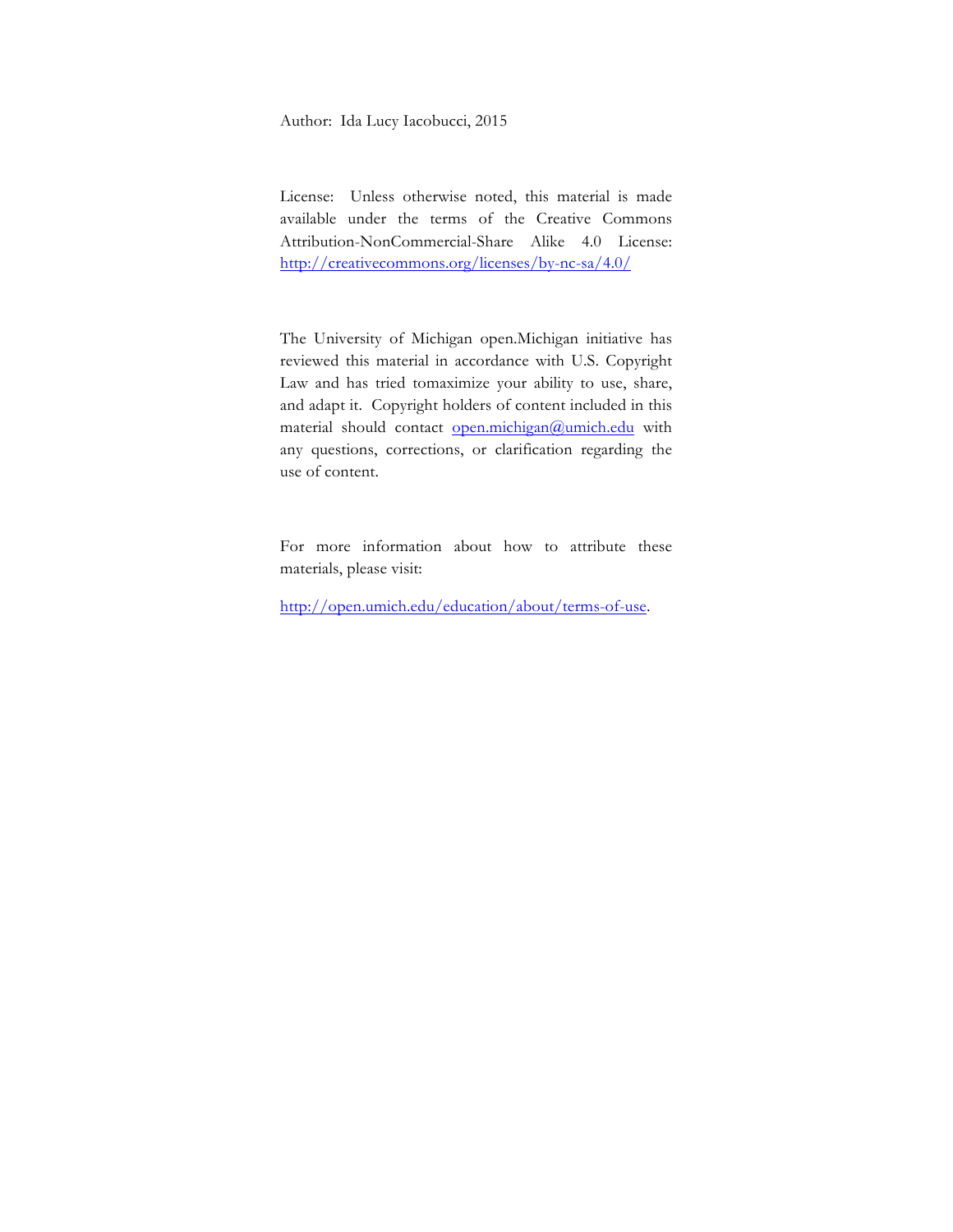# **Clinical Approach to Ocular Motility:**

# *Characteristics and Orthoptic Management of Strabismus*

**SECOND EDITION** 

Ida Lucy Iacobucci, C.O.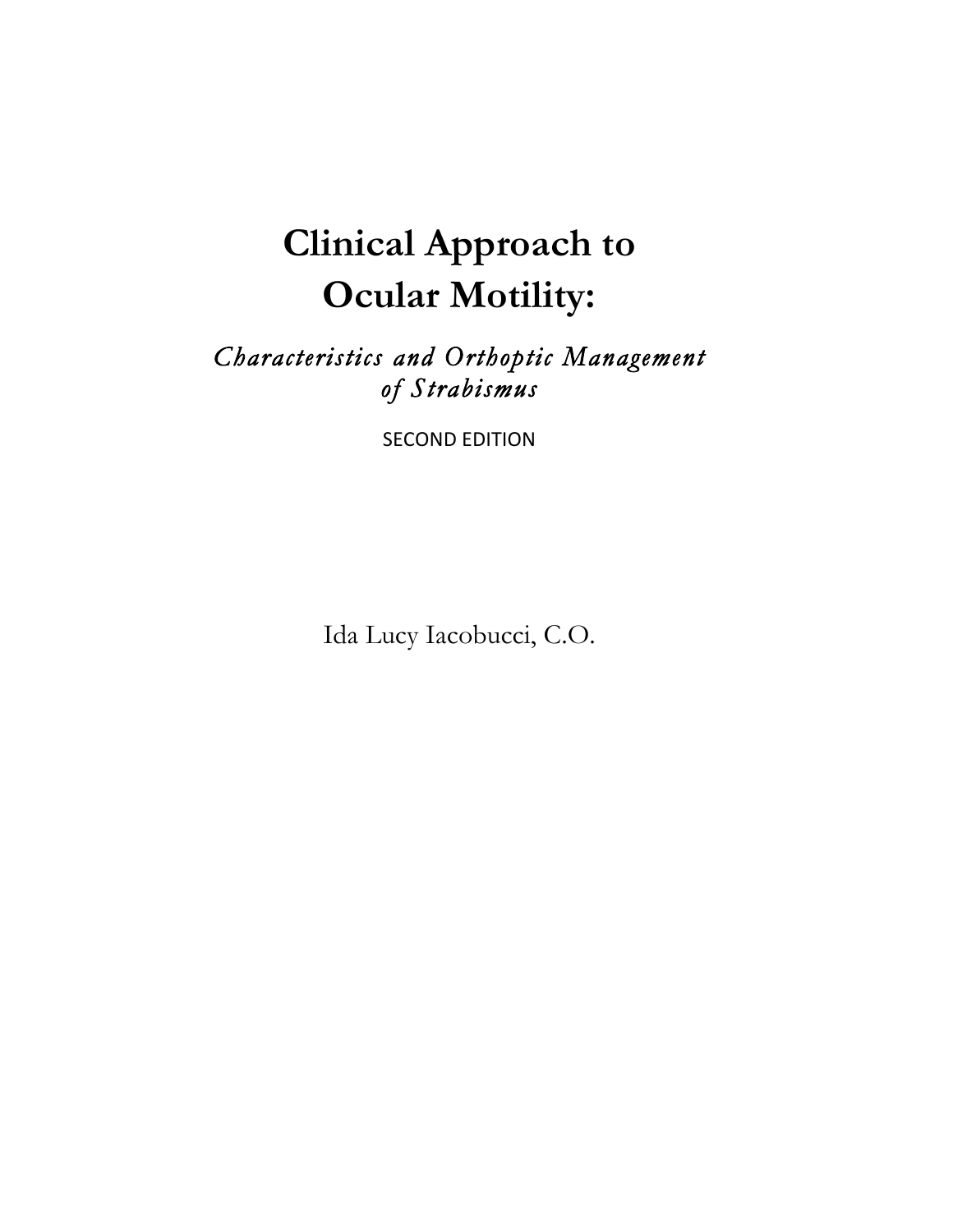Cover design by Aki Yao Cover photo courtesy of Marc R. Stephens Learning Design and Publishing, Medical School Information Services University of Michigan

Published by MPublishing, an imprint of Michigan Publishing University of Michigan Library

Copyright © 2015 Regents of the University of Michigan

All rights reserved.

ISBN 978-1-60785-440-1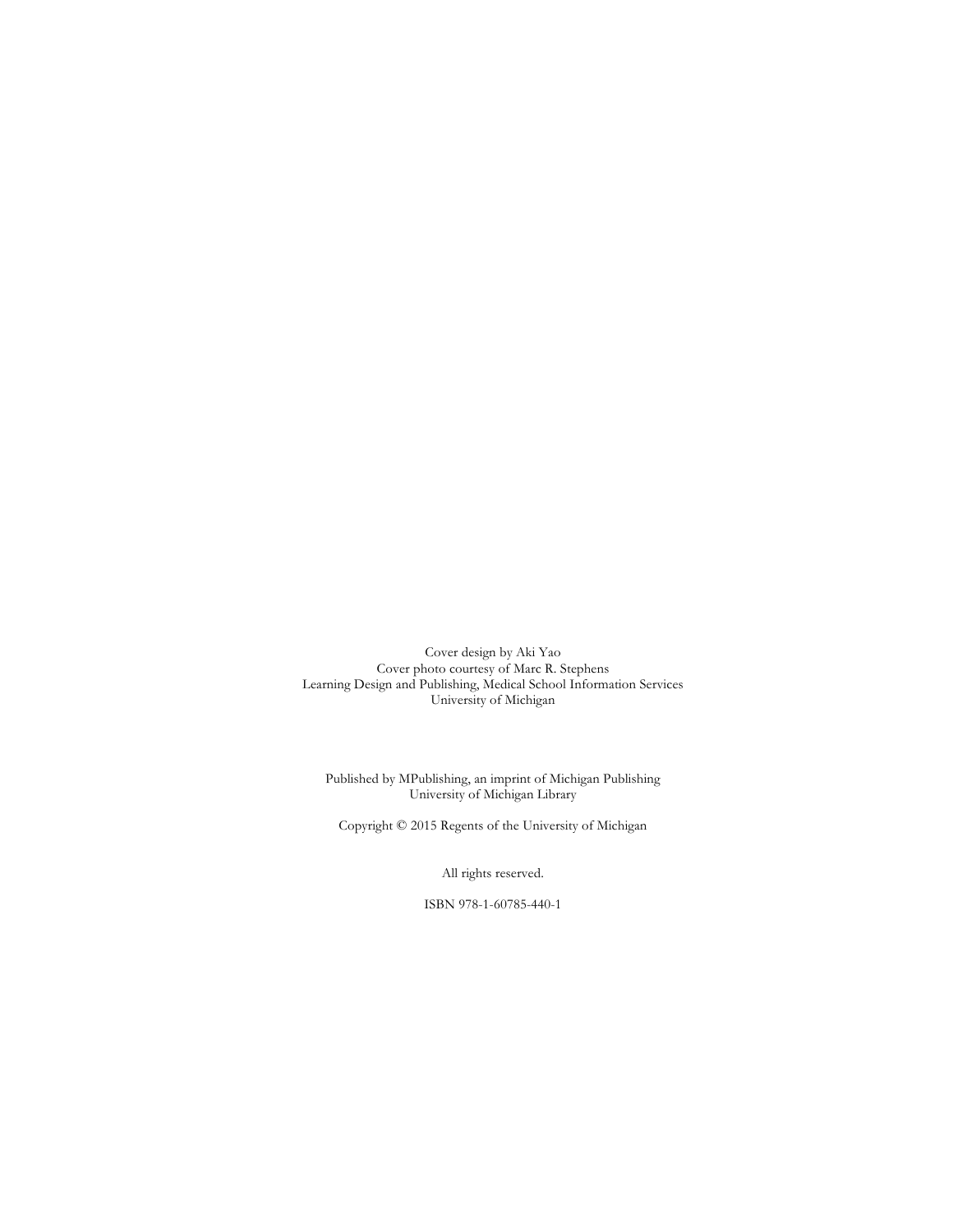*For my parents and sister; you are always in my heart.*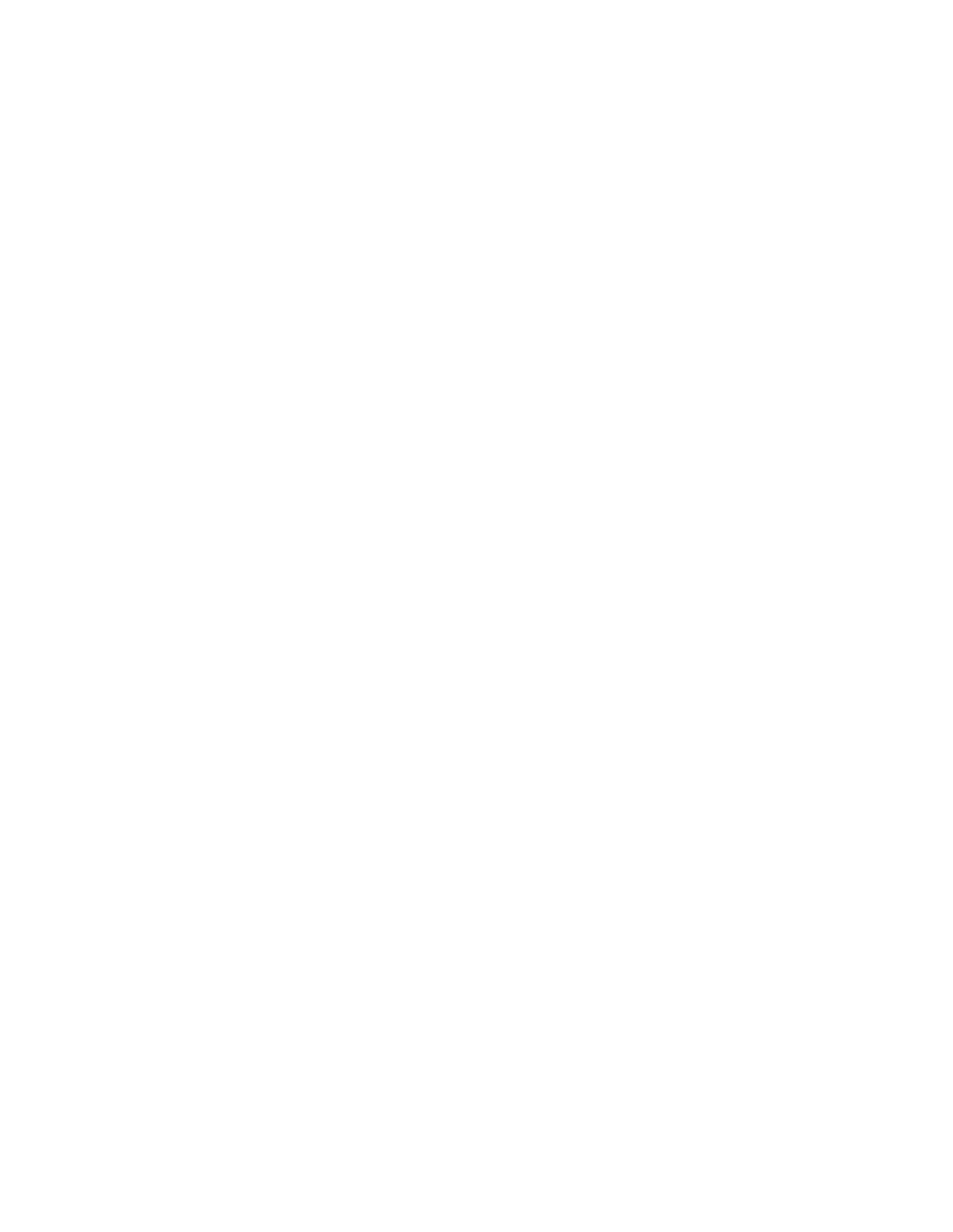#### **Foreword**

Ida Iacobucci, CO - recently referred to by her colleagues as the "Golden Orthoptist" - has been a force in the science and practice of orthoptics here at the University of Michigan and around the world for over 50 years. In this second edition of her textbook on the clinical approach to ocular motility, Miss Ida, as she likes to be called, draws on her extensive experience to update the reader on the current theory, science, and practice involving the diagnosis and treatment of common and rarer oculomotor disorders of the brain and oculomotor system.

Soon after joining the staff and later the faculty in the University of Michigan Medical School, she chaired the National Orthoptic Basic Science Course in Ann Arbor for a number of years where she brought the likes of Marshall Parks, Herman Burien, Frank Costenbader, and others together to teach ocular motility and strabismus practice at the highest level to young orthoptics students. This early leadership in the field has continued to the present through her many contributions to orthoptics and ophthalmology in teaching, clinical practice, and research. She is a sought after teacher of basic and advanced ocular motility skills to hundreds of ophthalmology residents (many choosing pediatric ophthalmology and strabismus careers), fellows, and orthoptics students.

Miss Ida has developed advanced clinical care methodology for the treatment of strabismus and diplopia in our most complex and difficult patients, and her research efforts have resulted in important advances in the treatment of intermittent exotropia with alternate occlusion and over minus therapy, in the use of Bangerter Foils for amblyopia treatment and the combination of exercises, prisms, and foils to treat difficult diplopia. Her work has earned not only the respect of her colleagues but also the most important awards in orthoptics; the Scobee Award for training the best graduating orthoptics student and the Lancaster Award for lifetime achievement and contributions to the field.

These pages and chapters are filled with clinical and diagnostic pearls, which are the key to success in this challenging field - all presented in a readable and understandable format.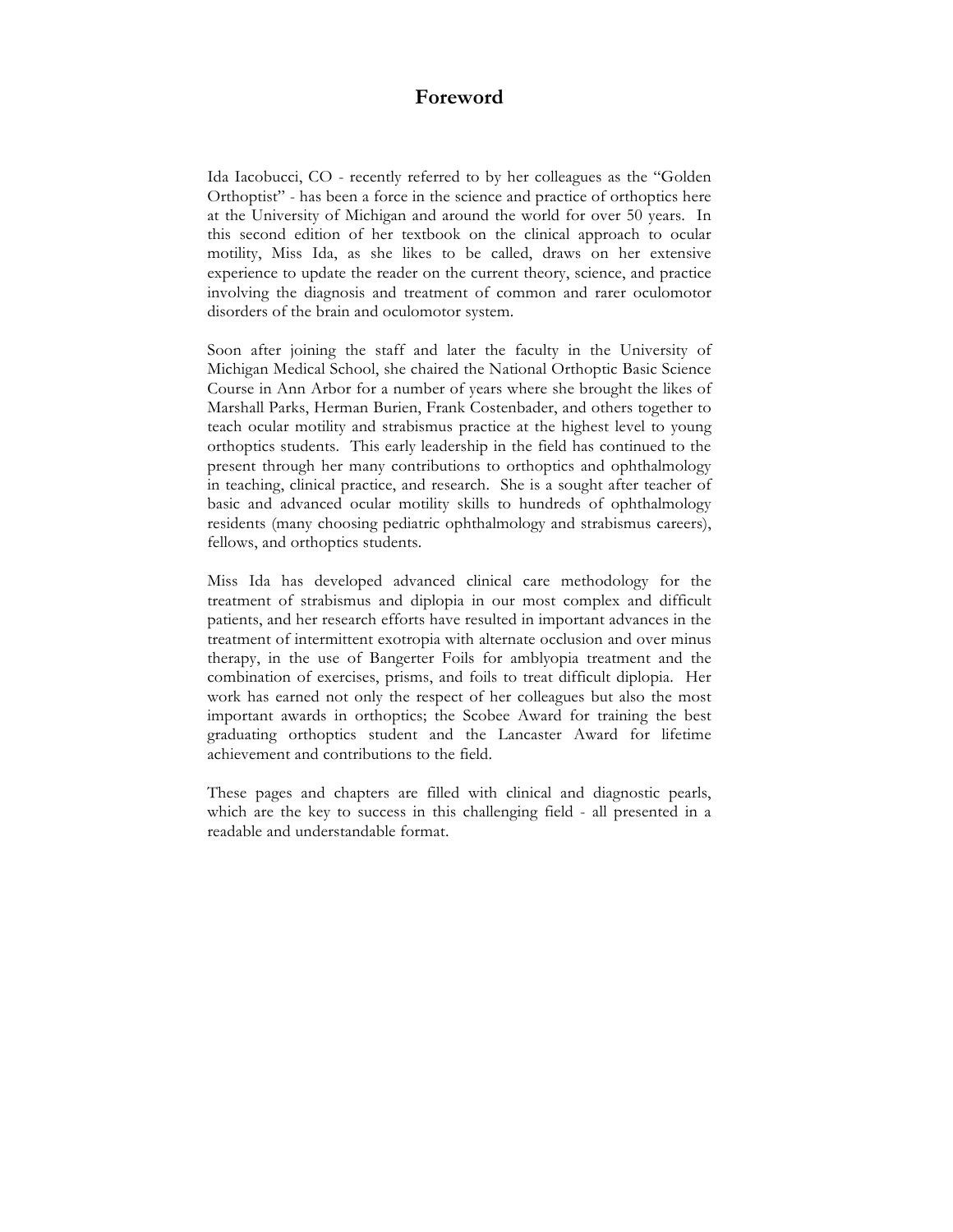I recommend this book to all students who care for patients with strabismus and binocular vision disorders, beginning orthoptics students, and ophthalmology residents, as well as more established practitioners, so that they may better understand diagnosis and treatment to improve patient outcomes and satisfaction.

Monte A. Del Monte, MD Skillman Professor of Pediatric Ophthalmology Director of Pediatric Ophthalmology and Adult Strabismus University of Michigan Kellogg Eye Center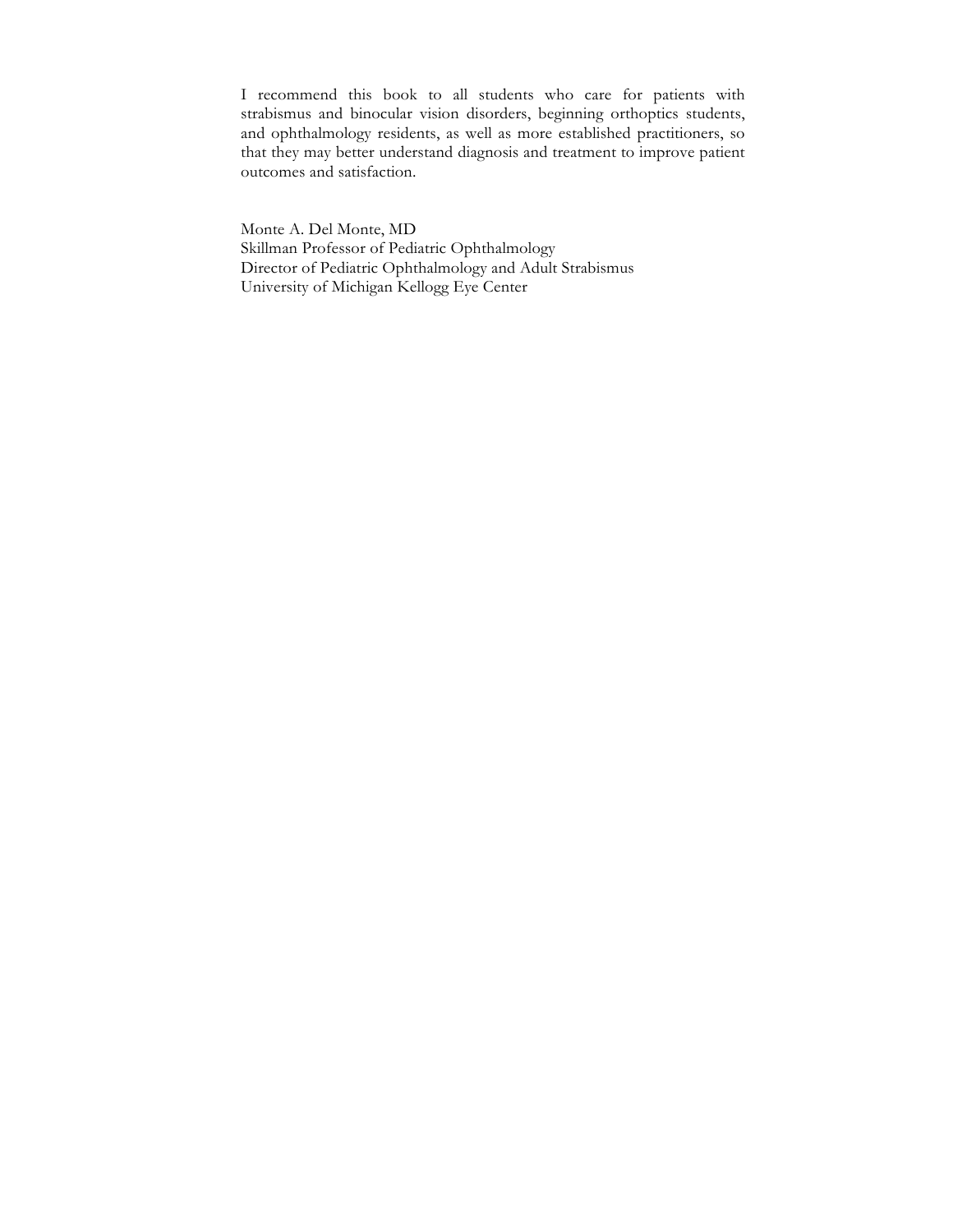## **Preface**

I was diagnosed with myelofibrosis in August of 2009. No treatment was available at that time, but I was accepted into a trial study at the University of Michigan Health System in November of 2010 and this experimental therapy saved my life. My cancer is now in remission with chemotherapy and blood infusions.

During this long period of illness I decided to review and update my book, *Clinical Approach to Ocular Motility*, which was published 34 years earlier. New theories have been presented and accepted in the treatment of strabismus and I wanted to include these new theories. Additionally, based on my 50+ years of experience practicing and teaching in the field, I wanted to provide a more detailed description of the various types of strabismus, focusing on the application of Orthoptic treatment.

The first chapter describes the basic tests needed to evaluate the various categories of strabismus. The remaining 11 chapters give detailed characteristics, management, and orthoptic treatment for each specific category.

This book presents an excellent overview for the practicing ophthalmologist and Orthoptist, and is a valuable addition to the required texts in resident programs and Orthoptic training centers.

Ida Lucy Iacobucci June 2014